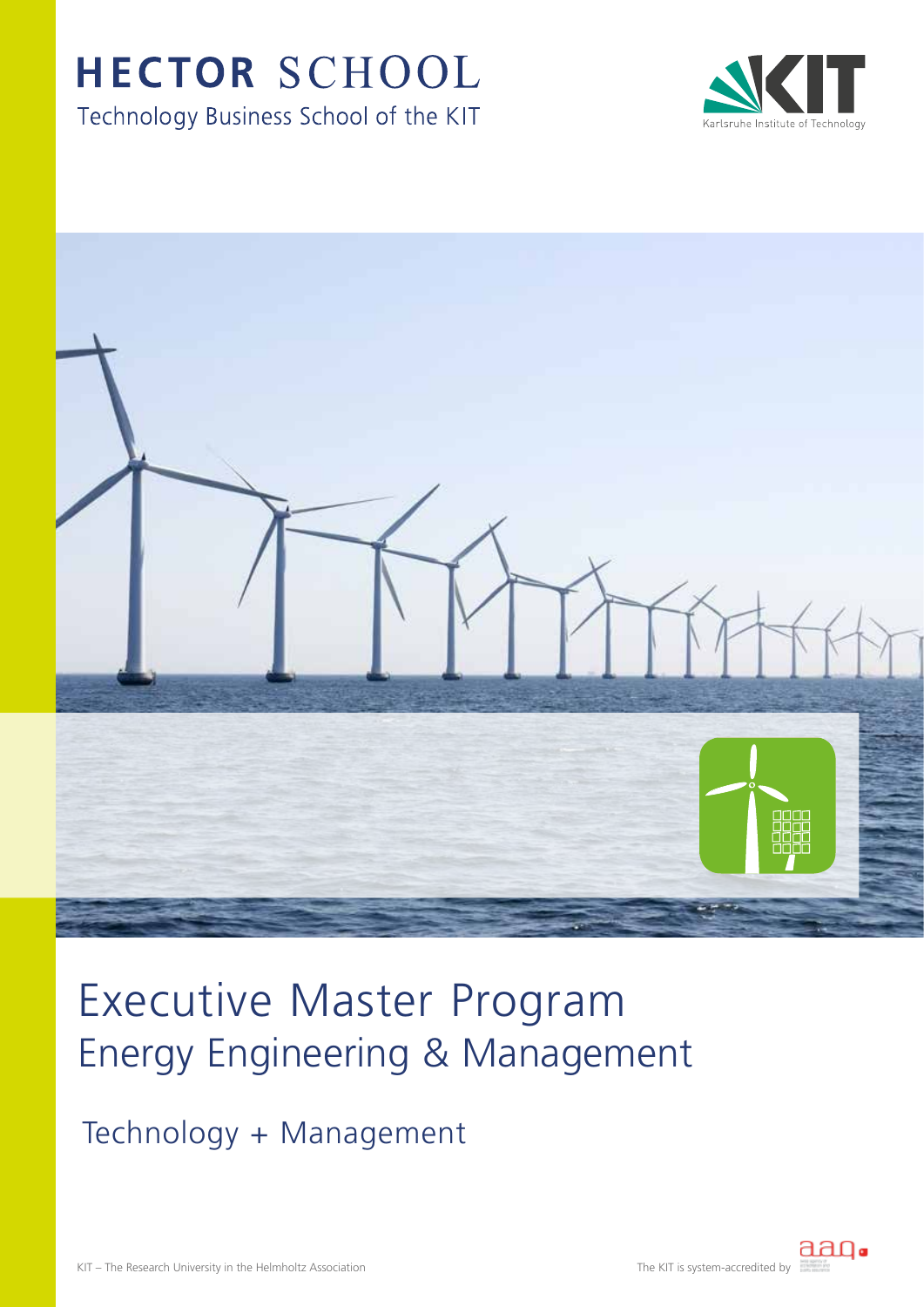## **Energy Systems & Technologies for the Future**  Master Program in Energy Engineering & Management (EEM)

Prof. Dr.-Ing. Hans- Jörg Bauer Institute of Thermal Turbo Machines, KIT Prof. Dr.-Ing. Mathias Noe Institute for Technical Physics, KIT Prof. Dr. Stefan Nickel Institute of Operations Research, KIT **Program Directors EEM**

### **Key Facts: Part-Time Master of Science (M.Sc.) Programs**

### **Program Structure**

- Part-time, 10 x 2-week modules
- Duration: part-time lecture period of ~15 months
- Master thesis: project work in the company, 9 months
- 5 Engineering and 5 Management Modules
- Teaching language: English
- Yearly program start: October

### **Academic Degree**

Master of Science (M.Sc.) from the KIT (90 ECTS)

### **Admission Requirements**

- An academic degree: e.g. Bachelor, Master, or Diploma
- 1-2 years work experience (depending on the level of the first degree, recommended  $>$  3 years)
- TOEFL score of at least 230 or 90 iBT

### **Accreditation**

The KIT is system-accredited by AAQ. All HECTOR School master programs are accredited by the internal quality assurance system of the KIT.





The HECTOR School is the Technology Business School of the Karlsruhe Institute of Technology (KIT). It is named after Dr. Hans-Werner Hector, one of the co-founders of SAP AG.

The school aims to provide professionals with **state-of-theart technological expertise and management know-how within part-time education programs**. The HECTOR School fosters lifelong learning within industry.Participants are supported in their career development with executive master degree programs, certificate courses, and customized partner programs.

The benefits of the executive master programs are numerous for participants as well as for the companies they work for:

- Unique Holistic Approach: A combination of technology expertise and management know-how.
- State-of-the-Art Knowledge: Direct transfer from the Karlsruhe Institute of Technology (KIT) research.
- **Part-Time Structure:** Allows participants to continue with their demanding careers whilst acquiring new skills.
- Master Thesis to set up Innovation Projects: Companies gain outstanding added value through the consultation of such projects by professors from KIT.
- Excellent Networking Opportunities: Professional networking is fostered across industries and on an international scale.



*»The energy transition is associated with many challenges, such as an increase in the efficiency of energy conversion systems based on renewable energies and their integration into future energy systems, requiring e.g. the development of capable energy storage systems and an intelligent demand side management. EEM covers all of these aspects and provides the skills to successfully face the challenges.«*

### Prof. Dr.-Ing. Hans-Jörg Bauer & Prof. Dr.-Ing. Mathias Noe

The master program, Energy Engineering & Management, is focused on professionals working in companies that deal with the generation, transportation, distribution, storage and sale of energy (electrical, thermal, etc.), their suppliers and industrial sectors that rely on energy heavily. Graduates of the program stand out due to an extensive overview on present an future technology for new energy systems. They are able to significantly participate in the successful introduction of new sustainable energy systems and to appraise not only the sustainability but also the aspects of operating efficiency, availability and safety as well and can evaluate them adequately.

Graduates can therefore understand, quantitatively describe, evaluate and optimize the elements of energy systems and their complex interactions. They are able to understand innovation processes and can effectively and successfully apply their knowledge either in existing companies or when founding "start-ups". Professional, methodical, process and management knowledge is essential for this, as it is imparted in the modules of Energy Engineering & Management.

Additionally, internationalization and mobility are key factors of the master program since the energy sector operates internationally. This is emphasized by the cooperation with the Knowledge Innovation Centre InnoEnergy and therefore supports the aims of the European Union to achieve a climate neutral and sustainable energy supply. Furthermore, one result of the cooperation is an exchange module with the worldwide reknowned business school ESADE in Barcelona/Spain.

In addition to the engineering expertise, Energy Engineering & Managment shares five management modules with the other master programs. This fosters networking across industries and provides the participants with general knowledge in finance, accounting, marketing, international multi-project management, international law, and human resource management. Therefore, they can consider the commercial implications of project decisions and develop a holistic view.

FRACKING

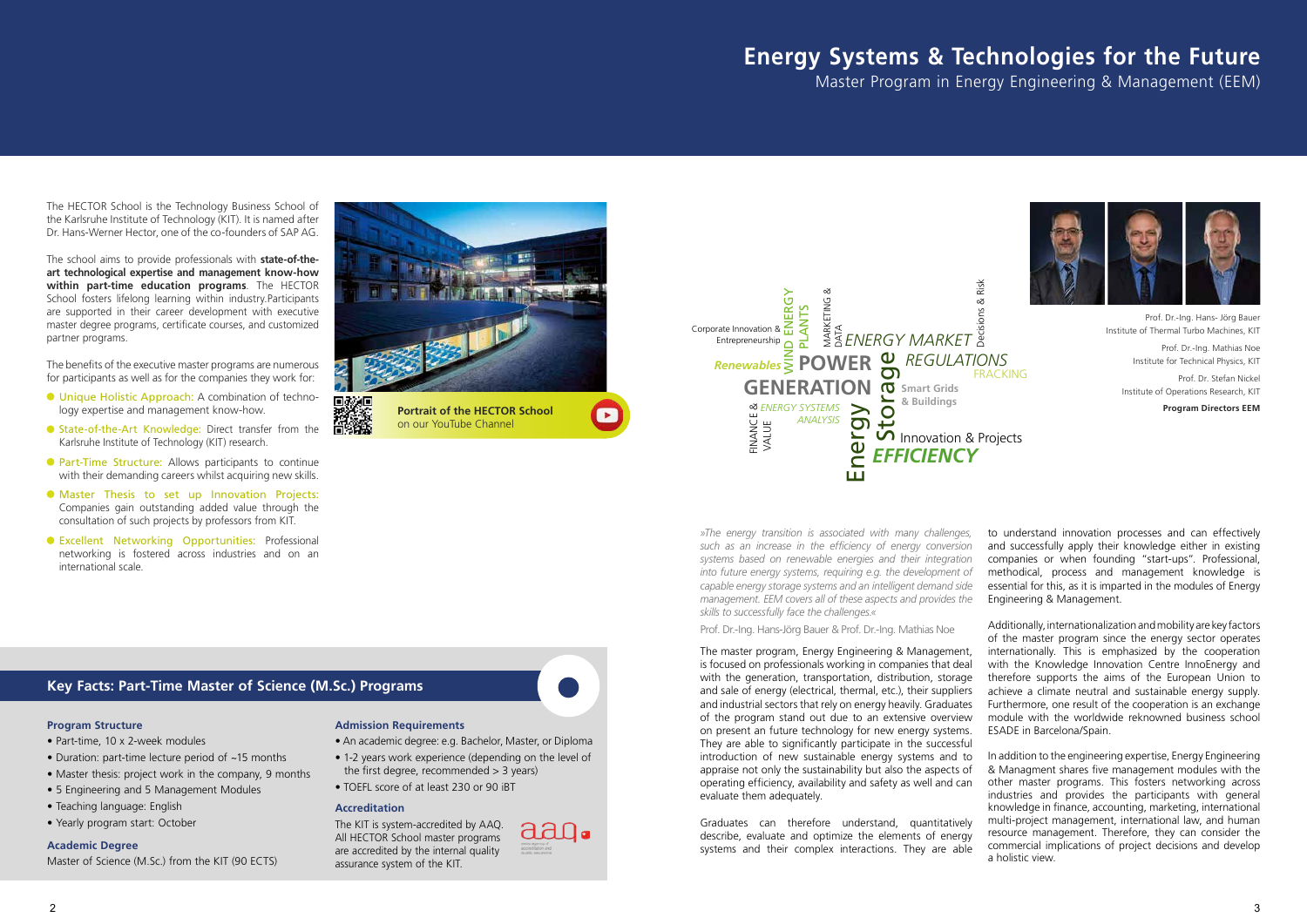electrochemical energy storage and the design of efficient batteries. The module discusses the available state-of-theart fuel cell technologies and their efficiencies as well as the respective opportunities and limitations.

#### **EM 4: Smart Networks & Energy Distribution**

This module gives an overview of major power system components, structure and main operation behavior. It starts with an introduction to power systems and basic knowledge of high voltage engineering.

The second part focuses on the main components and describes mainly the function, state-of-the art and their behavior.

The main transmission and distribution aspects are covered in the third part of the module, including network calculation and control. Due to recent and future changes in power systems a strong focus in part four is on smart grids and their performance. Additionally, building performance with respect to energy balance and energy sources is included.

### **EM 5: Energy Economics**

Various peculiarities of the energy market (energy efficiency on the supply and demand side, electric mobility, market opening, regulation, etc.) are analyzed from a techno-economic point of view within this module.

In order to be able to identify optimal strategies within this complex sector, there is an introduction into energy systems analysis at the beginning of the module. Energy systems analysis considers the totality and the interactions of energy systems, among other things, with the commodities industry, the building trade, industry and transport. The integration of energy systems and e-mobility concludes this module.



### **EM 1: Renewables**

The module starts with a general introduction to the challenges of energy supply, examinig the historic and future developments of global energy requirements as well as existing primary energy sources and reserves. Aside from this, it provides an overview of the energy cascade from the primary energy sources through the various stages of energy conversion, the transportation and distribution of energy to its ultimate use. Technical, ecological and socio-economic aspects are highlighted.

During the presentation of energy systems based on renewable sources of energy, the focus is placed on wind and hydroelectric power as well as geothermal and solar thermal energy. For didactic reasons, systems based on other renewables, such as photovoltaics and biomass, are dealt with in other engineering modules.

Courses: Introduction to Power Systems/ High Voltage Engineering | Components of Power Systems | Transmission & Distribution | Smart Grids & Emerging **Technologies** 

For the processes covered in this course, the supply of renewable primary energy provided by nature is first described, before investigating the individual technical features of the power plants. Wind energy plants serve as an example to convey the interdisciplinary nature of energy conversion plants, in which fluid mechanical, static, mechanical, electrical and electronic considerations are all closely linked to systemic and economic aspects.

Courses: Energy Markets | European Network Regulations | Energy Systems Analysis | Energy Efficiency (Supply & Demand Side) | Integration of Decentralized Energy **Systems** 

### **EM 2: Thermal Energy Conversion**

The module provides an overview on thermal processes for power and heat production from fossil and biogenic fuels.

The whole range of fuel to energy via thermal processes is covered, starting from the combustion process, coal and gas fired power plants, gas and steam turbines,  $CO<sub>2</sub>$ reduction by capture and storage, and finally special aspects of biomass utilization.

Based on a sound knowledge of the technical fundamentals, the module will lead to the understanding of complex energy conversion systems and typical plants. The participants develop and improve their evaluation skills with regards to technology, economy and ecology.

### **EM 3: Electricity Generation & Energy Storage**

In this module, the focus is on the generation of electricity on the one side and energy storage on the other. The most commonly used power generator in electrical power stations is the gas turbine. Understanding and knowledge of critical issues related to synchronous generator operation is provided.

In addition, photovoltaics is one of the most discussed forms of renewable energy generation. It converts solar radiation directly into electrical energy. Participants will understand photovoltaics as an energy source, it's working principle and mechanisms to improve efficiency. This will provide insights into the public as well as scientific discussion and highlights boundary conditions with regard to requirements of energy storage.

Batteries and fuel cells are one way to store the power. The participants will become familiar with the concepts of

## **Engineering Modules (EM)**

**State-of-the-Art Technology Expertise in Energy Systems & Technologies**



### **Engineering Modules**



### EM 1: Renewables

Courses: Introduction and Scope of EEM & Energy Systems | Wind & Water Power | Solar & Geothermal Power

### EM 2: Thermal Energy Conversion

Courses: Technical Combustion/ Heat & Mass Transfer | Thermal Power Plants including Coal & Gas Power Plants | Turbo Machinery | Carbon Capture and Storage (CCS) | Energy from Biomass

### EM 3: Electricity Generation & Energy Storage

Courses: Power Generators | Batteries & Fuel Cells | Hydrogen Technology | Photovoltaics | Thermal Storage | Power Electronics

### EM 4: Smart Networks & Energy Distribution

### EM 5: Energy Economics

### Crash Courses: Fluid mechanics, Thermodynamics and Electronic Engineering

We highly recommend all applicants to participate in the courses to update the technical knowledge, as it might be the crucial factor for a successful degree at HECTOR School.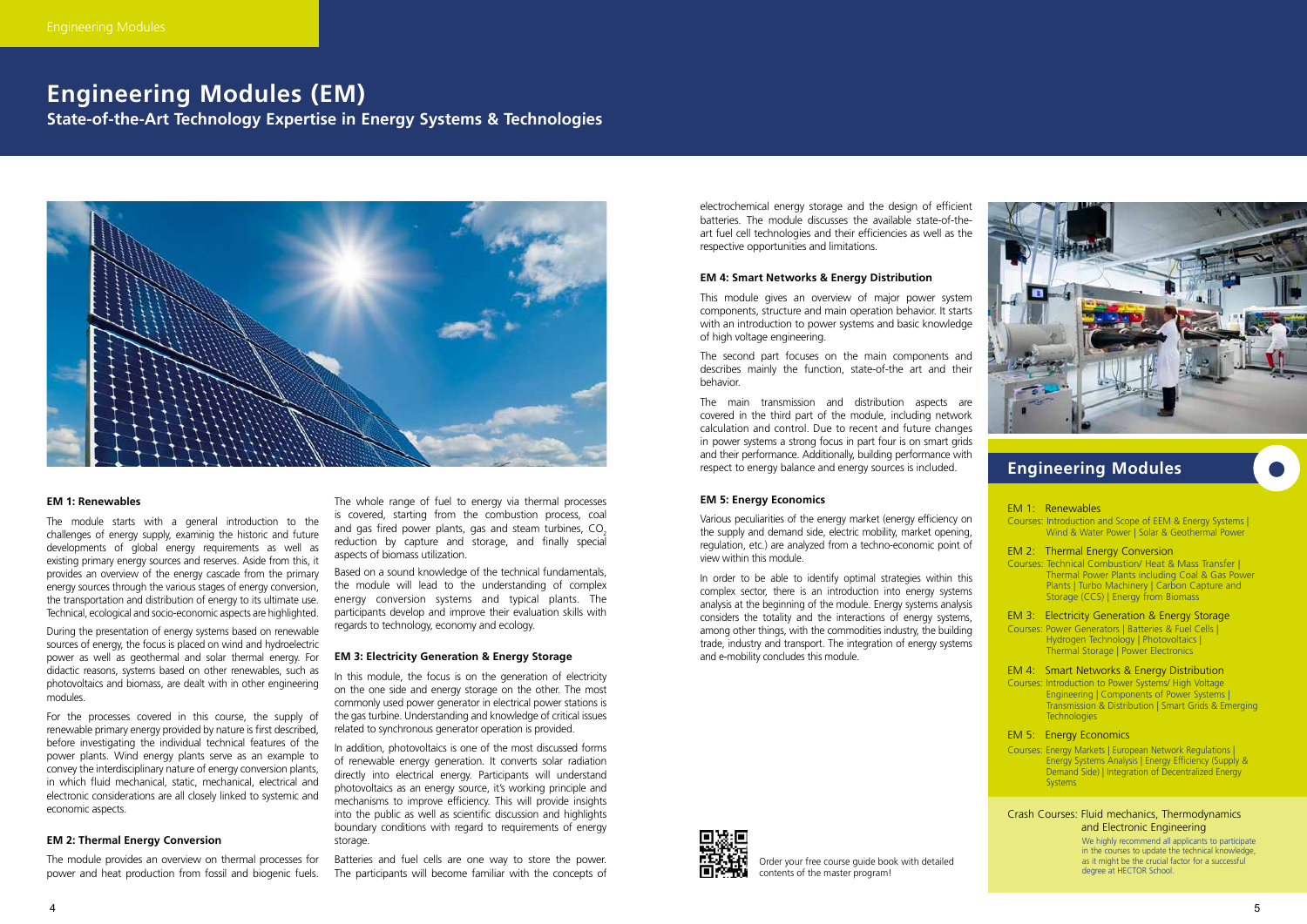**MM 1: INNOVATION & PROJECTS.** Numerous paradigm shifts are currently being driven by the development and extensive use of new technologies. Profound changes in rapidly changing markets flow directly from this. Consequently, apart from classic project management, new management tools and methods are required, because agility and innovation are some of the success factors in the current business climate. The module thus focuses on one of KIT's unique selling points: technology-driven innovation.

**MM 3: MARKETING & INFORMATION.** Many of today's most successful businesses excel in satisfying customer needs, because their decisions are based on data instead of gut feeling. This is what this module is about. One week looks at how to use data for designing customer solutions (and get paid according to their value). The other week looks more generally at issues surrounding the use of (big) data for business decision-making.

**MM 2: FINANCE & VALUE.** Modern corporate governance is based on the creation of values. In the Finance & Value module, students learn essential methods of measuring, processing, and communicating the value added by corporate decisions that enable effective planning, management, and monitoring of corporate activity and corporate units. External value-based communication makes it possible to win stakeholders who are committed to the company over the long term.

**MM 4: STRATEGY & PEOPLE.** The key to corporate success lies in the correct strategy. But how do you recognize opportunities, develop a viable concept, and successfully implement it? In times of scarce human capital, it is more important than ever before to ensure employees are a perfect fit for their position and to motivate them to implement the strategy together. The module imparts state-of-the-art management techniques and know-how on evidence-based human resources management, people analytics, and leadership **ESADE** approaches.



**MM 5: DECISIONS & RISK.** Management implies making decisions. A valid data warehouse forms the basis for these decisions. The aim of this module is to give students a toolkit of various quantitative decision-making models, so that the possibilities and limitations of methodical decision-making support (among others also optimization methods) can be used efficiently in the day to day running of projects.

## **Management Modules (MM) Fundamental Economic Know-How for Successful Managers**



### **Management Modules**

Management is becoming increasingly complex and networked in data-driven companies (INFORMATION). Therefore, engineers and managers must obtain a holistic understanding of all corporate divisions to be able to make complex decisions (DECISIONS & RISK) in a future and result-oriented manner (INNOVATION & PROJECTS) from the perspective of the market (MARKETING), the employees (PEOPLE & STRATEGY), and the company (FINANCE & VALUE).

Marcus Welz Master in EEM

Head of Global Sales, SIEMENS AG

### **A HECTOR School Master: Leadership Know-how for Demanding Careers.**



*»KIT provides an intensive, exciting, and focused opportunity to improve every aspect of my business & technology skills. It was an immensely stimulating experience. Every day was intense but extremely rewarding. KIT expanded my*  mind. After the master program, the world became smaller and my personal *and professional goals grew bigger. Networking was valuable from a professional standpoint, but it was my classmates' real-life experiences and diverse backgrounds that broadened my perspective. I developed solid relationships with many of my classmates. We often meet or email each other, and they are becoming something like a personal board of directors whose judgment I trust. This was an inestimable feature of the master program, and it's something I did not expect.«*

The academic calendar for each program starting annually in October consists of 10 intensive modules, each with a duration of 10 days. At the end, all programs conclude with a master thesis. **>> Master Thesis:** 9 months project work

|                 |                 |                             |     |     |     |         |                 |                   |                              |     |     |     |         |                 | P.          |                                  |     |     |     | <b>Alumni Voices</b> | on our YouTube Channel |          |                             |     |     |     |         |
|-----------------|-----------------|-----------------------------|-----|-----|-----|---------|-----------------|-------------------|------------------------------|-----|-----|-----|---------|-----------------|-------------|----------------------------------|-----|-----|-----|----------------------|------------------------|----------|-----------------------------|-----|-----|-----|---------|
|                 |                 | October 2018<br>Mon Tue Wed | Thu | Fri | Sat | Sun     |                 |                   | November 2018<br>Mon Tue Wed | Thu | Fri | Sat | Sun     |                 |             | December 2018<br>Mon Tue Wed Thu |     | Fri | Sat | Sun                  |                        |          | January 2019<br>Mon Tue Wed | Thu | Fri | Sat | Sun     |
| MM <sub>1</sub> |                 | 03                          | 04  | 05  | 06  | 07      |                 |                   |                              | 01  | 02  | 03  | 04      |                 |             |                                  |     |     | 01  | 02                   |                        | 01       | 02                          | 03  | 04  | 05  | 06      |
| 08              | 09              | 10                          | 11  | 12  | 13  | 14      |                 |                   | <b>Crash Courses Week</b>    |     |     |     | 11      | 03              | 04          | 05                               | 06  | 07  | 08  | 09                   | EM <sub>2</sub>        |          | 09                          | 10  | 11  | 12  | 13      |
| 15              | 16              | 17                          | 18  | 19  | 20  | 21      | EM <sub>1</sub> |                   | 14                           | 15  | 16  | 17  | 18      | 10              |             | 12                               | 13  | 14  | 15  | 16                   | 14                     | 15       | 16                          | 17  | 18  | 19  | 20      |
| 22              | 23              | 24                          | 25  | 26  | 27  | 28      | 19              | 20                | 21                           | 22  | 23  | 24  | 25      | 17              | 18          | 19                               | 20  | 21  | 22  | 23                   | 21                     | 22       | 23                          | 24  | 25  | 26  | 27      |
| 29              | 30              | 31                          |     |     |     |         | 26              | 27                | 28                           | 29  | 30  |     |         | 24              | 25          | 26                               | 27  | 28  | 29  | 30                   | 28                     | 29       | 30                          | 31  |     |     |         |
|                 |                 |                             |     |     |     |         |                 |                   |                              |     |     |     |         | 31              |             |                                  |     |     |     |                      |                        |          |                             |     |     |     |         |
|                 |                 | February 2019               |     |     |     |         |                 | <b>March 2019</b> |                              |     |     |     |         |                 | April 2019  |                                  |     |     |     |                      |                        | May 2019 |                             |     |     |     |         |
|                 |                 | Mon Tue Wed Thu             |     | Fri |     | Sat Sun |                 |                   | Mon Tue Wed Thu              |     | Fri |     | Sat Sun | Mon Tue         |             | Wed                              | Thu | Fri | Sat | Sun                  |                        |          | Mon Tue Wed                 | Thu | Fri | Sat | Sun     |
|                 |                 |                             |     | 01  | 02  | 03      |                 |                   |                              |     | 01  | 02  | 03      | MM <sub>3</sub> |             | 03                               | 04  | 05  | 06  | 07                   |                        |          | 01                          | 02  | 03  | 04  | 05      |
| 04              | 05              | 06                          | 07  | 08  | 09  | 10      | 04              | 05                | 06                           | 07  | 08  | 09  | 10      | 08              | 09          | 10                               | 11  | 12  | 13  | 14                   | 06                     | 07       | 08                          | 09  | 10  | 11  | 12      |
|                 | 12              | 13                          | 14  | 15  | 16  | 17      | 11              | 12                | 13                           | 14  | 15  | 16  | 17      | 15              | 16          | 17                               | 18  | 19  | 20  | 21                   | EM <sub>3</sub>        |          | 15                          | 16  | 17  | 18  | 19      |
|                 | MM <sub>2</sub> | 20                          | 21  | 22  | 23  | 24      | 18              | 19                | 20                           | 21  | 22  | 23  | 24      | 22              | 23          | 24                               | 25  | 26  | 27  | 28                   | 20                     | 21       | 22                          | 23  | 24  | 25  | 26      |
| 25              | 26              | 27                          | 28  |     |     |         | 25              | 26                | 27                           | 28  | 29  | 30  | 31      | 29              | 30          |                                  |     |     |     |                      | 28                     | 29       | 29                          | 30  | 31  |     |         |
|                 |                 |                             |     |     |     |         |                 |                   |                              |     |     |     |         |                 |             |                                  |     |     |     |                      |                        |          |                             |     |     |     |         |
|                 | June 2019       |                             |     |     |     |         |                 | <b>July 2019</b>  |                              |     |     |     |         |                 | August 2019 |                                  |     |     |     |                      |                        |          | September 2019              |     |     |     |         |
|                 |                 | Mon Tue Wed Thu             |     | Fri | Sat | Sun     |                 |                   | Mon Tue Wed Thu              |     | Fri | Sat | Sun     |                 |             | Mon Tue Wed                      | Thu | Fri | Sat | Sun                  |                        |          | Mon Tue Wed Thu             |     | Fri |     | Sat Sun |
|                 |                 |                             |     |     | 01  | 02      | EM <sub>4</sub> |                   | 03                           | 04  | 05  | 06  | 07      |                 |             |                                  | 01  | 02  | 03  | 04                   |                        |          |                             |     |     |     | 01      |

|                 |           |                 |     |     |     |     |                 |                  |                           |    |     |     |     |                 | $\blacktriangleright$ |                 |     |     |     | <b>Alumni Voices</b> | on our YouTube Channel |          |                 |     |     |  |
|-----------------|-----------|-----------------|-----|-----|-----|-----|-----------------|------------------|---------------------------|----|-----|-----|-----|-----------------|-----------------------|-----------------|-----|-----|-----|----------------------|------------------------|----------|-----------------|-----|-----|--|
|                 |           | October 2018    |     |     |     |     |                 |                  | November 2018             |    |     |     |     |                 |                       | December 2018   |     |     |     |                      |                        |          | January 2019    |     |     |  |
| Mon Tue         |           | Wed             | Thu | Fri | Sat | Sun |                 |                  | Mon Tue Wed Thu           |    | Fri | Sat | Sun |                 |                       | Mon Tue Wed Thu |     | Fri | Sat | Sun                  |                        |          | Mon Tue Wed     | Thu | Fri |  |
| MM <sub>1</sub> |           | 03              | 04  | 05  | 06  | 07  |                 |                  |                           | 01 | 02  | 03  | 04  |                 |                       |                 |     |     | 01  | 02                   |                        | 01       | 02              | 03  | 04  |  |
| 08              | 09        | 10              | 11  | 12  | 13  | 14  |                 |                  | <b>Crash Courses Week</b> |    |     |     | 11  | 03              | 04                    | 05              | 06  | 07  | 08  | 09                   | EM <sub>2</sub>        |          | 09              | 10  | 11  |  |
| 15              | 16        | 17              | 18  | 19  | 20  | 21  | EM <sub>1</sub> |                  | 14                        | 15 | 16  | 17  | 18  | 10              | 11                    | 12              | 13  | 14  | 15  | 16                   | 14                     | 15       | 16              | 17  | 18  |  |
| 22              | 23        | 24              | 25  | 26  | 27  | 28  | 19              | 20               | 21                        | 22 | 23  | 24  | 25  | 17              | 18                    | 19              | 20  | 21  | 22  | 23                   | 21                     | 22       | 23              | 24  | 25  |  |
| 29              | 30        | 31              |     |     |     |     | 26              | 27               | 28                        | 29 | 30  |     |     | 24              | 25                    | 26              | 27  | 28  | 29  | 30                   | 28                     | 29       | 30              | 31  |     |  |
|                 |           |                 |     |     |     |     |                 |                  |                           |    |     |     |     | 31              |                       |                 |     |     |     |                      |                        |          |                 |     |     |  |
|                 |           | February 2019   |     |     |     |     |                 | March 2019       |                           |    |     |     |     |                 | April 2019            |                 |     |     |     |                      |                        | May 2019 |                 |     |     |  |
|                 |           | Mon Tue Wed Thu |     | Fri | Sat | Sun |                 |                  | Mon Tue Wed Thu           |    | Fri | Sat | Sun | Mon Tue         |                       | Wed             | Thu | Fri | Sat | Sun                  |                        |          | Mon Tue Wed Thu |     | Fri |  |
|                 |           |                 |     | 01  | 02  | 03  |                 |                  |                           |    | 01  | 02  | 03  | MM <sub>3</sub> |                       | 03              | 04  | 05  | 06  | 07                   |                        |          | 01              | 02  | 03  |  |
| 04              | 05        | 06              | 07  | 08  | 09  | 10  | 04              | 05               | 06                        | 07 | 08  | 09  | 10  | 08              | 09                    | 10              | 11  | 12  | 13  | 14                   | 06                     | 07       | 08              | 09  | 10  |  |
| 11              | 12        | 13              | 14  | 15  | 16  | 17  | 11              | 12               | 13                        | 14 | 15  | 16  | 17  | 15              | 16                    | 17              | 18  | 19  | 20  | 21                   | EM <sub>3</sub>        |          | 15              | 16  | 17  |  |
| MM <sub>2</sub> |           | 20              | 21  | 22  | 23  | 24  | 18              | 19               | 20                        | 21 | 22  | 23  | 24  | 22              | 23                    | 24              | 25  | 26  | 27  | 28                   | 20                     | 21       | 22              | 23  | 24  |  |
| 25              | 26        | 27              | 28  |     |     |     | 25              | 26               | 27                        | 28 | 29  | 30  | 31  | 29              | 30                    |                 |     |     |     |                      | 28                     | 29       | 29              | 30  | 31  |  |
|                 |           |                 |     |     |     |     |                 |                  |                           |    |     |     |     |                 |                       |                 |     |     |     |                      |                        |          |                 |     |     |  |
|                 | June 2019 |                 |     |     |     |     |                 | <b>July 2019</b> |                           |    |     |     |     | August 2019     |                       |                 |     |     |     |                      | September 2019         |          |                 |     |     |  |
|                 |           | Mon Tue Wed Thu |     | Fri | Sat | Sun |                 |                  | Mon Tue Wed Thu           |    | Fri | Sat | Sun |                 |                       | Mon Tue Wed Thu |     | Fri | Sat | Sun                  |                        |          | Mon Tue Wed Thu |     | Fri |  |
|                 |           |                 |     |     | 01  | 02  | EM <sub>4</sub> |                  | 03                        | 04 | 05  | 06  | 07  |                 |                       |                 | 01  | 02  | 03  | 04                   |                        |          |                 |     |     |  |

|                 |            | October 2019               |    |     |    |         |                                           |    | November 2019           |    |     |    |                      |            |    | December 2019                    |    |     |     |     |
|-----------------|------------|----------------------------|----|-----|----|---------|-------------------------------------------|----|-------------------------|----|-----|----|----------------------|------------|----|----------------------------------|----|-----|-----|-----|
|                 |            | Mon Tue Wed Thu            |    | Fri |    | Sat Sun |                                           |    | Mon Tue Wed Thu         |    | Fri |    | Sat Sun              |            |    | Mon Tue Wed Thu                  |    | Fri | Sat | Sun |
|                 | $^{\circ}$ | 02                         | 03 | 04  | 05 | 06      |                                           |    |                         |    | 01  | 02 | 03                   |            |    |                                  |    |     |     | 01  |
| 07              | 08         | 09                         | 10 | 11  | 12 | 13      | 04                                        | 05 | 06                      | 07 | 08  | 09 | 10                   | <b>MM5</b> |    | 04                               | 05 | 06  | 07  | 08  |
| 14              | 15         | 16                         | 17 | 18  | 19 | 20      | 11                                        | 12 | 13                      | 14 | 15  | 16 | 17                   | 09         | 10 | 11                               | 12 | 13  | 14  | 15  |
| EM <sub>5</sub> |            | 23                         | 24 | 25  | 26 | 27      | 18                                        | 19 | 20                      | 21 | 22  | 23 | 24                   | 16         | 17 | 18                               | 19 | 20  | 21  | 22  |
| 28              | 29         | 30                         | 31 |     |    |         | 25                                        | 26 | 27                      | 28 | 29  | 30 |                      | 23         | 24 | 25                               | 26 | 27  | 28  | 29  |
|                 |            |                            |    |     |    |         |                                           |    |                         |    |     |    |                      | 30         | 31 |                                  |    |     |     |     |
|                 |            |                            |    |     |    |         |                                           |    |                         |    |     |    |                      |            |    |                                  |    |     |     |     |
| <b>MM</b>       |            | <b>Management Modules</b>  |    |     |    |         |                                           |    | Crash<br><b>Courses</b> |    |     |    | $9. + 10.$ November: |            |    | - Probability and Statistics (2) |    |     |     |     |
|                 |            |                            |    |     |    |         |                                           |    |                         |    |     |    | $5. - 9.$ November:  |            |    | - Electronic Engineering         |    |     |     |     |
| <b>EM</b>       |            | <b>Engineering Modules</b> |    |     |    |         |                                           |    |                         |    |     |    |                      |            |    | - Fluid Mechanics and Thern      |    |     |     |     |
|                 |            |                            |    |     |    |         |                                           |    |                         |    |     |    |                      |            |    |                                  |    |     |     |     |
| Exams           |            |                            |    |     |    |         | Please note: Dates are subject to change. |    |                         |    |     |    |                      |            |    |                                  |    |     |     |     |

|     | June 2019 |                   |  |  |                                                         | <b>July 2019</b> |  |       |  |
|-----|-----------|-------------------|--|--|---------------------------------------------------------|------------------|--|-------|--|
|     |           |                   |  |  | Mon Tue Wed Thu Fri Sat Sun Mon Tue Wed Thu Fri Sat Sun |                  |  |       |  |
|     |           |                   |  |  | 01 02 EM 4 03 04 05                                     |                  |  | 06 07 |  |
| 03. |           | 04 05 06 07 08 09 |  |  | 08 09 10 11 12 13 14                                    |                  |  |       |  |
| 10  |           |                   |  |  | 11 12 13 14 15 16 15 16 17 18 19 20 21                  |                  |  |       |  |
| 17  | 18.       |                   |  |  | 19 20 21 22 23 22 23 24 25 26 27 28                     |                  |  |       |  |
| 24  |           | 25 26 27 28 29 30 |  |  |                                                         | 29 30 31         |  |       |  |

|  |  | 01 02 03 04 |                                                                                                                                      |  |  |  |  |
|--|--|-------------|--------------------------------------------------------------------------------------------------------------------------------------|--|--|--|--|
|  |  |             | 05        06        07        08        09        10        11        02        03        04        05        06        07        08 |  |  |  |  |
|  |  |             |                                                                                                                                      |  |  |  |  |
|  |  |             | 19  20  21  22  23  24  25  16  17  18  19  20  21  22                                                                               |  |  |  |  |
|  |  |             |                                                                                                                                      |  |  |  |  |

- day seminar)

nodynamics

 $30$